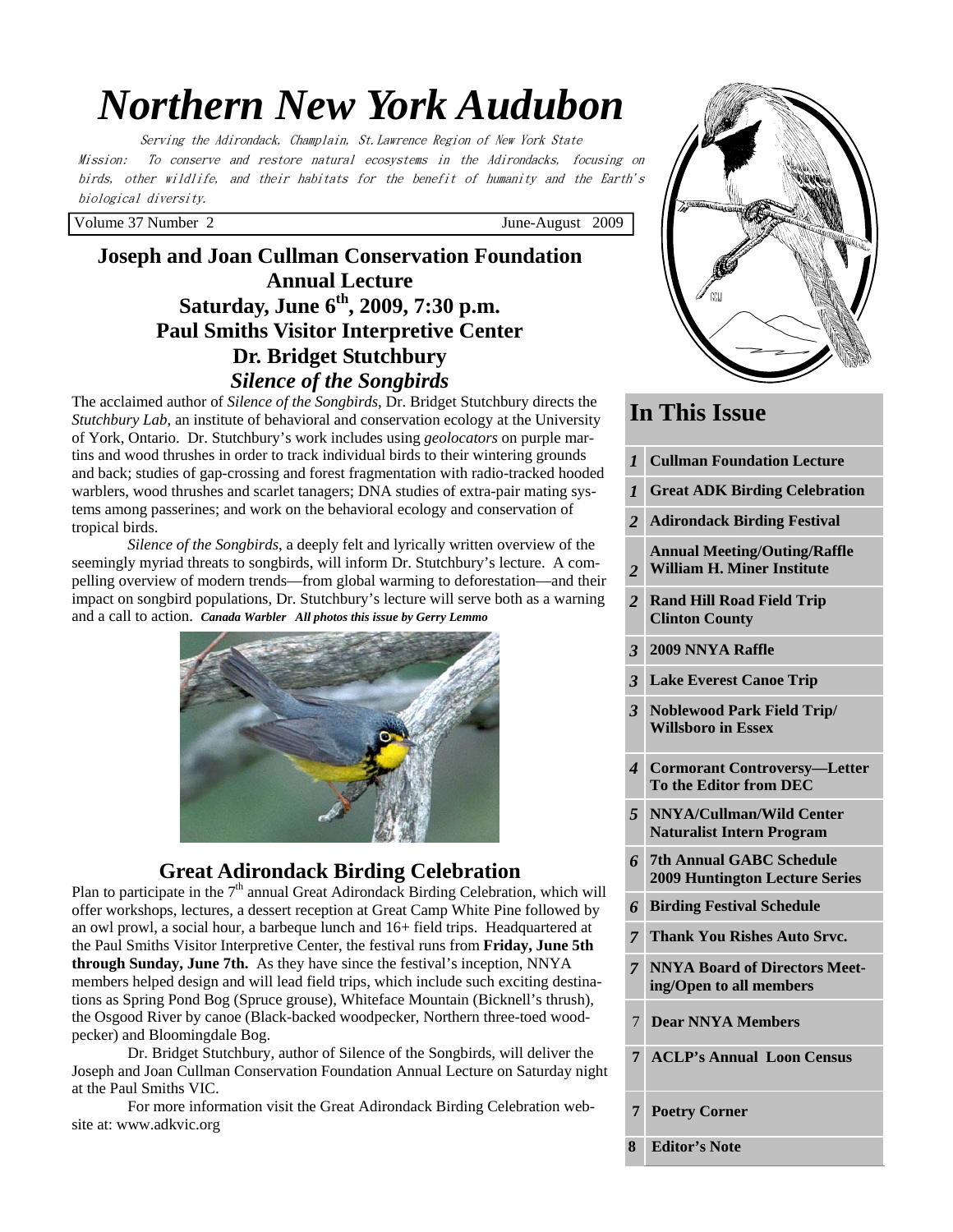# **NNYA**

**Northern New York Audubon, Inc.** 

#### **Board of Directors**

**Charlotte Demers President Newcomb (518) 582-2157 Larry Master, Ph.D Vice-President Lake Placid (518) 523-2214 Amy Freiman Treasurer Newcomb (518) 582-3655 John Thaxton Secretary Keene (518) 576-4232** 

 **John Brown** *Vermontville*  **Joan Clark** *Keeseville*  **Joan Collins** *Potsdam*   **Jorie Favreau, Ph.D** *Tupper Lake*  **Leah Filo** *Tupper Lake*  **Lee Harper** *Massena*   **Glenn Johnson** *Potsdam*   **Leslie Karasin** *Saranac Lake*  **Melanie McCormack** *Plattsburgh*   **Mary O'Dell** *Saranac Lake*  **Peter O'Shea** *Fine*   **Pat Thaxton** *Keene*   **Mary Beth Warburton** *Potsdam*   **Eileen Wheeler** *Canton* 

**Northern New York Audubon, Inc. A chapter of National Audubon Society serving the Adirondack, Champlain and St. Lawrence regions of northern New York, including Clinton, Essex, Franklin, Hamilton and St. Lawrence counties.** 

*Correspondence and Membership Information* **Northern New York Audubon PO Box 488 Keene Valley, New York 12943-0488** 

**John Thaxton, Newsletter Editor PO Box 488 Keene Valley, NY 12943-0488** 

**NNYA Web Site: www.nnya.org Charlotte Demers, Web Master** 

*Northern New York Audubon Newsletter* **is published by Northern New York Audubon, Inc.** 

**Vol. 37 No. 2** 

#### **Adirondack Birding Festival**

Inspired by the success of the Great Adirondack Birding Celebration, the Hamilton County Department of Tourism started its own Adirondack Birding Festival four years ago and hit a home run. NNYA members designed and led the field trips for the Hamilton County festival and will help lead them again for the  $5<sup>th</sup>$  annual festival, which runs from Friday**, June 19th to Sunday, June 21st.** Activities include canoe/kayak trips on the Sacandaga and Kunjamuk rivers, the south inlet of Raquette Lake and Good Luck Lake; trips to Ferd's Bog, the Whitney Wilderness Area and Moose River Plains; a hike up Blue Mountain to look for Bicknell's thrush, and a hike along the Northville/Lake Placid Trail; Dr. Nina Schoch's presentation on Loons at Great Camp Sagamore and a power-point presentation by Gary Lee, co-author of *Adirondack Birding: 60 Great Places to Find Birds*; and a luncheon cruise on Raquette Lake aboard the W.W. Durant*.*

 For more information visit the Adirondack Birding Festival website at: http://www.adirondackbirds.com

# **Saturday, July 18th, 2009 Annual Meeting/Outing W.H. Miner Agricultural Institute, 8:30 a.m. Altona Flat Rock**

Join NNYA members for our annual meeting/outing at Altona Flat Rock, an 18 mile long, 3-mile wide sandstone barren created by the catastrophic drainage of proglacial Lake Iroquois 12,000 years ago. Almost 5,000 acres of pine barrens and forests owned by the Miner Institute surround the Flat Rock area and support 120 species of birds, 30 species of mammals and 15 herptiles.

 The day begins at 8:30 a.m. when we meet at the entrance to the Miner Institute and go on a birding field trip led by Dr. Kenneth Adams of SUNY Plattsburgh. Dr. Adams will select the ecosystem in the upper Little Chazy watershed (forest, riverside, bog, fen, pine barren) that seems most promising for the day and spend the morning birding with us. Dr. Adams has seen 126 species of birds at Flat Rock. When we're there many birds will have young in their nests and be active foraging and feeding the chicks, while other species will have newly fledged young.

 Bring lunch and join us at a cabin on the Miner Institute's property, then stay if you like for the short annual meeting, after which we'll probably go birding again or explore this fascinating geological area further.

Dr. Kenneth Adams is a professor at Plattsburgh State University where he teaches courses in Plant Ecology, Forest Ecology and Management, and Wildlife Ecology and Management. His primary research interests are the effects of disturbances on ecosystem development. Since 1974, Ken has utilized forest stands owned by the William H. Miner Research Institute in Chazy, New York to study ecological effects of silvicultural treatments, fire, and most recently, ice storm impacts. Ken received a Ph.D. in forest ecology from the College of Environmental Science and Forestry in Syracuse, New York.

**Directions**: Meet in front of the Miner Institute Building at the intersection of Ridge Road and Route 191; take the Northway to Exit 41, then go west on Route 191 for .8 miles.

### **Rand Hill Road, Clinton County Wednesday, June 10, 2009**

**Time**: 7:30 a.m.

**Leader**: Judy Heintz

**Registration**: Call Judy at (518) 563-5273

Explore a large boggy/alder swamp area, thick woods and a recently logged woods thick with turkeys and grouse. Judy found yellow-throated vireo in this area last year and routinely sees at least a dozen species of warbler while listening to hermit and wood thrush, veery and winter wren.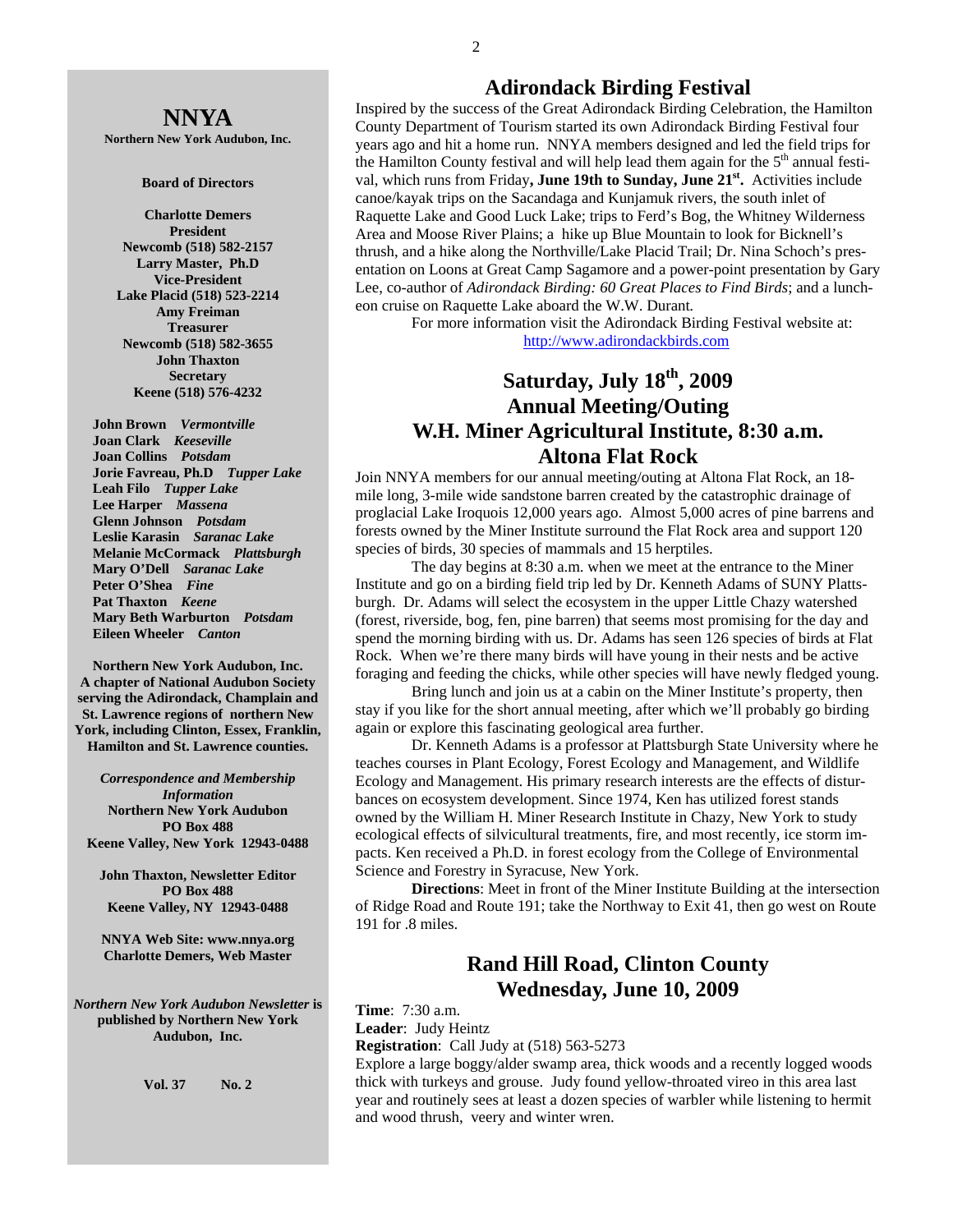# **2009 NNYA Raffle Swarovski ST-80 Spotting Scope**

As a member and supporter of Northern New York Audubon, you contribute to an organization dedicated to conserving and restoring wildlife and their habitats through advocacy and education. All of these programs are funded by donations from NNYA members and other generous supporters. Membership donations only cover approximately 50% of the operational costs of the organization. We need your help to continue to offer a variety of activities and take advantage of educational opportunities.

 This year's fundraiser has the extraordinary prize of a state-of-the-art Swarovski ST-80 Spotting Scope with a 20x-60x zoom eyepiece lens and a carrying case, a \$1200 value. Swarovski's *Swarotop* and *Swarodur* multi-layer coatings on all the lenses and prisms of this superb scope deliver the optimum in color fidelity, brightness, sharp focusing and brilliance of image. Nitrogen filled and both water- and fogresistant, the ST-80 focuses as close as 19 feet, has an integrated sunshield and a cover glass that prevents the penetration of dust and moisture when the eyepiece is not connected.

 You will be receiving in the mail a book of raffle tickets that are \$5.00 each or the book of six for \$25.00. Please help support NNYA by purchasing or selling tickets. Send your check or money order made out to "Northern New York Audubon" in the envelope provided. If you would like additional raffle tickets please contact Charlotte Demers at (518)582-4551 ext 103 or cdemers@frontiernet.net. The drawing for this fabulous prize will be at the NNYA Annual Meeting to be held **July 18th**. For more information on this event, visit the HPAS web site (www.nnya.org) and click on "events."





#### **Lake Everest Canoe/Kayak Wilmington, July 10, 2009**

Lake Everest is the damned up part of the W. Branch of the AuSable River in Wilmington. If one puts in at the town beach and paddles upstream the water remains deep enough to paddle through some very birdy territory before becoming white water.

**Leaders:** Pat & JohnThaxton **Meet:** Lake Everest Beach (left side) **When:** Friday, July 10, 5 p.m. **Bring:** Canoe/Kayak and paddles, PFDs, clothing for the weather and binoculars. Contact: Pat & John @576-4232 or jpthax5317@aol.com.





# **Saturday, August 22 Noblewood Park, Willsboro in Essex County**

**Leader**: Matthew Medler

**To Register**: Email Matt at mdm2@cornell.edu

This park, along the shore of Lake Champlain, offers both beautiful scenery and excellent birding. During late August, Noblewood's vast sandbars typically host hundreds of Bonaparte's Gulls, scores of Common Terns, and up to 30 Caspian Terns. With so many gulls present, there is always a chance of picking out a Little Gull (seen annually at Noblewood), Black-headed Gull, or something even rarer. Shorebirds are hit-or-miss at Noblewood, but when they are present, they can often be observed and enjoyed at close range. This field trip is jointly sponsored with the Hudson-Mohawk Bird Club.  *Black-throated green warbler (left), Chestnut-sided warbler (below)* 



3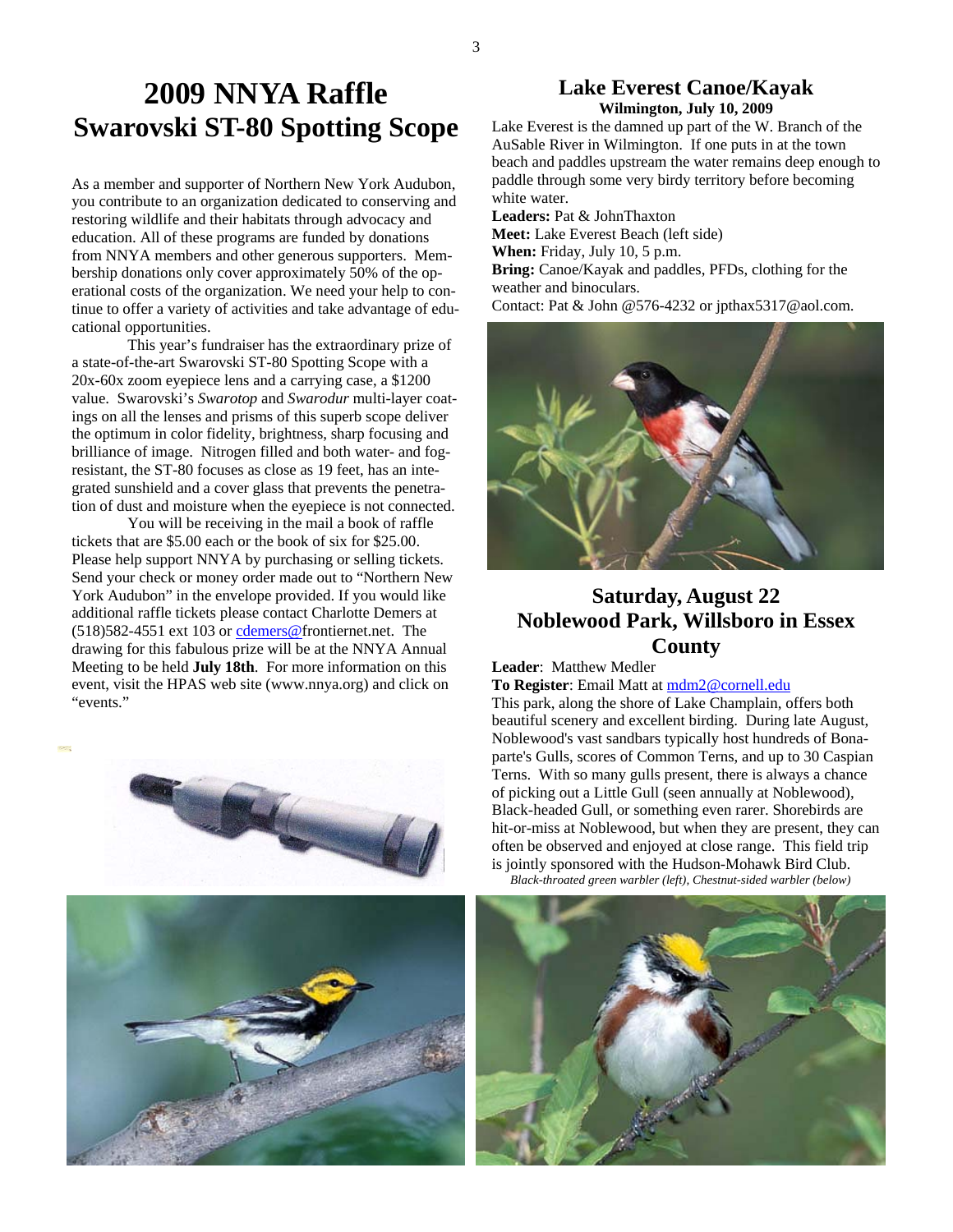#### **Cormorant Controversy**

*Editor's Note: For years now a controversy has raged over whether or not to control the burgeoning double-crested cormorant populations. Fishermen claim the birds eat salmonids; an elaborate study suggested they ate alewives, yellow perch and other undesirable species. Ten years ago, when I visited the Four Brothers Islands to help Mike Peterson band gulls, we found eighteen dead cormorants lying on the ground among a slew of empty .22 caliber cartridge casings. The young birds in the nests starved to death. Meanwhile, cormorant droppings killed every tree on one of the islands, making it look as though forest fire ravaged them. I don't have a strong opinion about the issue but know many members do. I considered this letter an excellent explanation of the DEC's position on cormorant control.* 

#### To The Editor,

Mike Peterson's articles, titled Crown Point Banding Station and Cormorant Control in the September-November 2008 Northern New York Audubon newsletter contain errors regarding Double-crested cormorant nesting and management actions on Lake Champlain.

 Stewardship of the public resources on Important Bird Areas (IBA) and Bird Conservation Areas (BCA) is guided by careful analysis of scientific information. Management of wildlife and habitat resources in IBA and BCA designated areas is an integral part of responsible stewardship. Every waterbird rookery on Lake Champlain is designated as an IBA, BCA, or both, and at every site, managers have expressed concern about direct impacts to other bird species and habitat damage from cormorant nest building and guano killing trees. It is important to maintain the tree structure in some Lake Champlain rookeries to provide diverse nesting habitat for herons, gulls, terns, cormorants, and other colonial nesting waterbirds. The goal of management is not to protect all forested islands, or completely eliminate cormorants, but to maintain balanced populations of waterbirds and their nesting habitats. If a visitor at the Crown Point Banding Station hears shooting and asks "why are they doing this" the correct answer is "because New York State Department of Environmental Conservation (Department) staff are implementing adaptive cormorant management. This work has been authorized by the US Fish and Wildlife Service, after considering scientific data, public comment and the need to protect public resources."

 Double-crested cormorants nesting on Lake Champlain went from one nest in 1981 to 4,459 in 1999. Abundant yellow perch, rainbow smelt, and now alewife populations create a high carrying capacity for cormorants, and availability of nesting sites is likely the factor limiting their population on Lake Champlain. Recognizing this rapidly growing cormorant population was a threat to other colonial nesting waterbirds, Audubon Vermont was the first to begin cormorant management on Lake Champlain, by building exclusion structures to prevent cormorant nesting on islands they own and manage. The lakewide cormorant population continued to increase, and new nesting occurrences were observed, including the colony at Crown Point. Cormorant nesting was first documented at Crown Point in 2000 with 70 nests, and except 2007, there have been unsuccessful nesting attempts there every year since 2000. In 2008 this nesting colony exhibited signs that it would produce young for the first time, and control action was initiated. We culled 435 cormorants at Crown Point in 2008, from an estimated Lake Champlain population of 16,000. Department staff also assisted The Nature Conservancy and their consultant, Dr. Dave Capen, with egg oiling research on Four Brothers Islands in 2008, but no cormorants were culled by the Department on Four Brothers Islands or in the vicinity.

 There is a broad spectrum of opinion about how to protect colonial waterbird nesting habitat. Techniques used to control cormorants include exclusion, nest destruction, hazing, and shooting. Exclusion is effective at protecting groundnesting terns, but is impractical to protect tree-nesting species such as herons. Nest destruction can be effective, but when a nest is simply removed, most often birds will renest. An alternative is to apply corn oil to eggs in nests. This thwarts hatching, and reduces the likelihood of renesting, as the adult birds often continue to incubate the oiled eggs. Hazing cormorants at nest and roost locations has also been utilized, but it is labor intensive, and can lose effectiveness over time. New cormorant nesting locations are often in heron rookeries, ruling out many common hazing techniques. Shooting is an accepted and necessary component of cormorant management to reinforce hazing and to effect immediate, local control at nest and roost sites.

 In 2003, results of research on colonial waterbirds on Lake Champlain was presented to the Wildlife Technical Committee of the Lake Champlain Fish and Wildlife Management Cooperative, comprised of New York, Vermont, and US Fish and Wildlife Service representatives. As a result, the Cooperative adopted a Memorandum of Understanding with the USDA Wildlife Services, the Federal agency tasked with resolving wildlife conflicts, and formed a Cormorant Communication Committee to integrate the non-government groups into decision-making. The Wildlife Technical Committee determined that a comprehensive Lake Champlain Colonial Waterbird Management Plan was needed to coordinate actions taken by each of the government jurisdictions and landowners. That plan is now outlined, and further meetings to draft the document will occur in 2009. Please contact me at  $jarcet \omega$ gw.dec.state.ny.us to be added to the e-mail list for the Cormorant Communication Committee.

 Migratory bird management is the most scientifically and administratively complex endeavor which I have been involved with in my career. For generations, state and federal officials tasked with conserving public natural resources have evaluated migratory bird population trends and habitat dynamics in a shared decision-making framework to achieve consensus on management actions. This complex collaboration relies upon sound science, and I encourage all with an interest in bird conservation to help build informed public support for adaptive management of Double-crested cormorants.

> Joe Racette Wildlife Biologist NYSDEC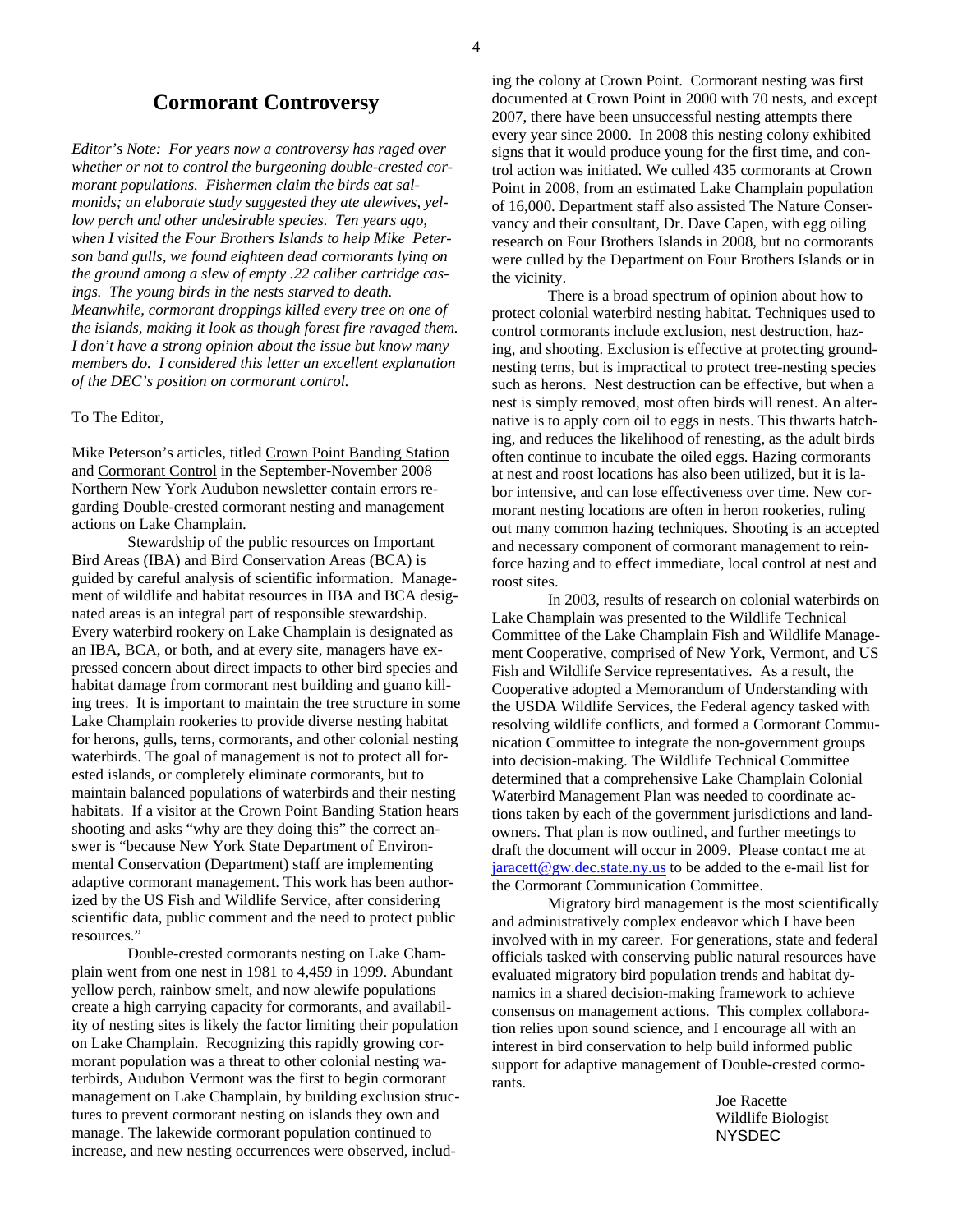#### *Hooded merganser*

# **NNYA/Joseph & Joan Cullman Conservation Foundation/Wild Center Summer Naturalist Programs**

This year's Summer Naturalist Intern, April Costa, will "float" among visitors to the museum in order to create a positive and personal experience of the facility and its exhibits for as many people as possible. She will also conduct *Birding Basics* workshops at The Wild Center and several offsite locations. The following tentative schedule is subject to change, so please make an effort to register for each trip.

*Blackburnian warbler* 



**June 5th, 20th, July 2nd, 16th, 30th, August 6th Adirondack Birding Basics The Wild Center Time:** 8:30 – 10:30 a.m.

**Leader:** April Costa **Registration:** Please call Sally Gross at 359-7800 x116 or email sgross@wildcenter.org

Enjoy a morning walk at The Wild Center with Summer Naturalist and Northern New York Audubon Intern April Costa. Learn the basics of birding – identification, using a field guide as well as how to attract birds to your own back yard. A spotting scope will be used to view birds on the Raquette River from Oxbow Overlooks. Please be prepared with sturdy walking shoes, binoculars/field guides (we have some for use), appropriate outdoor clothing, bug spray, and water. Meet at 8:30 am at The Wild Center public parking Lot.

#### **June 11th, 25th, July 11th, 23rd, August 8th Boreal Birds and Bogs Bloomingdale Bog Time:** 8:30-10:30 a.m.

**Leader:** April Costa

**Registration:** Please call Sally Gross at 359-7800 x116 or email sgross@wildcenter.org

This is great habitat for boreal species such as boreal chickadee, gray jay, and black-backed woodpecker. The area encompasses a large bog wetland area and cedar woods with sedge marsh and coniferous



woods. Easy walking along an old railroad bed. Please be prepared with sturdy walking shoes, binoculars/field guides, appropriate outdoor clothing, bug spray and water.

**Saturday, June 13th, 27th, July 9th, 25th, August 1st, 13th** 

**Whiteface Mountain Ecology Exploration Time:** 8:30 – 11:00 a.m.

**Leader:** April Costa

**Registration:** Please Call Sally Gross at 359-7800 x116 or email sgross@wildcenter.org

Please join Summer Naturalist and Northern New York Audubon Intern April Costa for an interpretive hike focused on mountain habitats and birds on Whiteface Mountain. Meeting place is **The Candy Man** in Wilmington at 8:30 am. Take Rte 86 from Lake Placid to Wilmington (Approximately 10 miles). The Candy Man is located on the right side at the four corners in Wilmington – from there we will carpool to the summit via the toll road stopping along the way to look at the varying forest types and transition as you go up the mountain. At the summit, be prepared for a short hike  $\frac{3}{4}$  mile. This is a great opportunity to check out the alpine ecosystem as well as maybe see or hear the rare Bicknell's Thrush. Please be prepared with sturdy walking shoes, binoculars/field guides, appropriate outdoor clothing, bug spray, and water.

 *Ivory-billed woodpecker below left/Pileated woodpecker (below right)* 

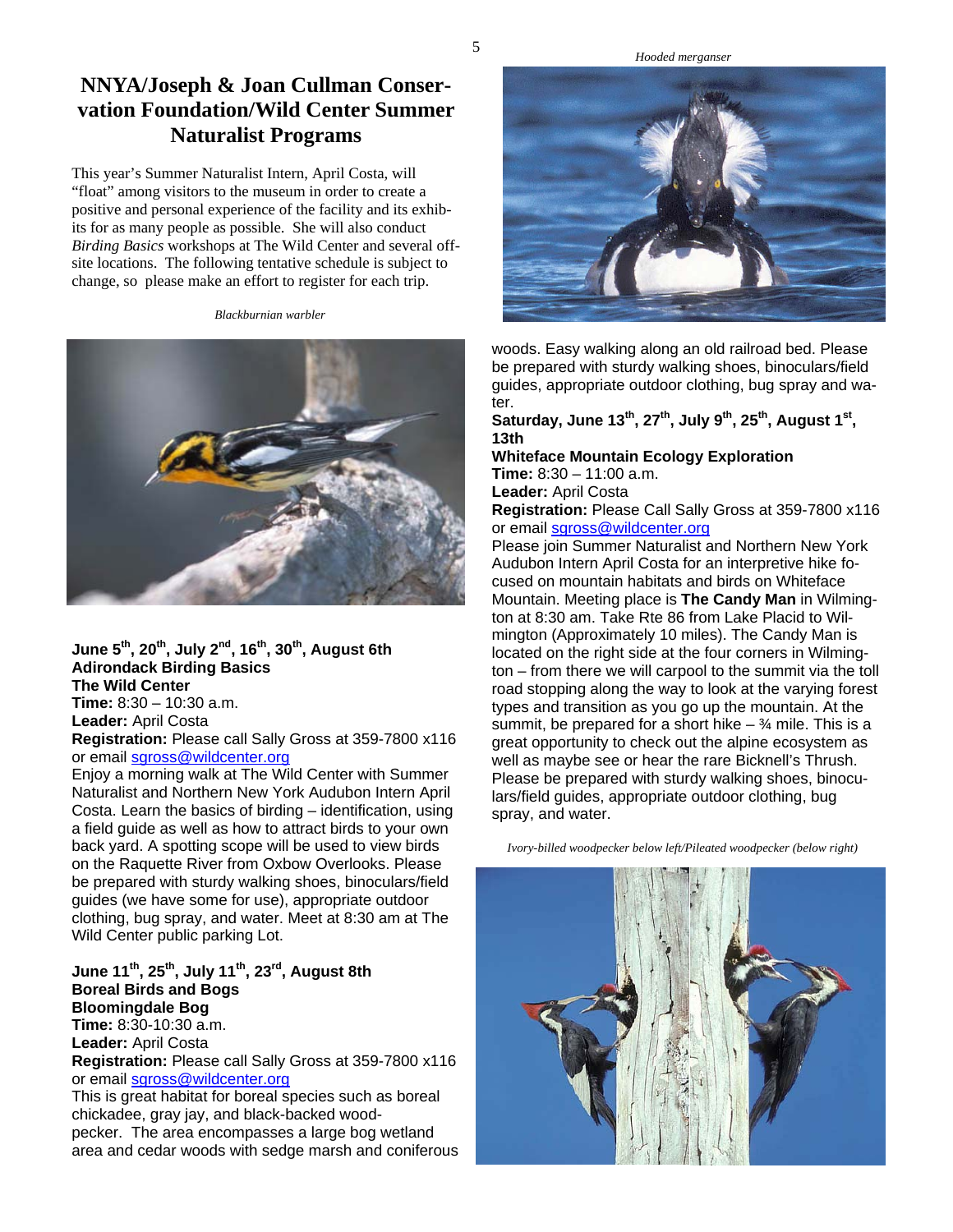### **7th Annual Great Adirondack Birding Celebration Schedule**

*For registration information visit the Paul Smiths Visitor Interpretive Center's web site: www.adkvic.org or call 518.327.3376 for more information.* 

**COST:** In order to provide better services to participants, a few changes have been made to the Great Adirondack Birding Celebration for 2009. A registration fee will be charged this year as follows: individual registration, \$35; family registration, \$50. Registration entitles participants to the following: the dessert reception and Owl Prowl at White Pine Camp (June 5); the morning field trips (June 6-7); the June 6 barbecue lunch at the VIC; and a oneyear membership to the Adirondack Park Institute. Call (518) 327-3376 for more information, or visit www.adkvic.org

**June 5th 9 a.m.- 5 p.m. Check in, registration packet pickup** @ Paul Smiths VIC

**2 p.m, Wetland Walk** @ Paul Smiths VIC with Dan Spada,

**7-10 p.m. Welcome to the GABC / Dessert Reception for registered participants only, followed by an Owl Prowl** @ Historic White Pine Camp, Paul Smiths.

**Saturday, June 6th** 

**MORNING FIELD TRIPS** (7-11:30 am) Registration Required **Morning Bird Walk at the VIC** with Dr. Eugene Morton. (**Bird Banding at the VIC** with Dr. Jorie Favreau.

**Bloomingdale Bog** (Boreal Habitat / Boreal Species)

**Osgood River Canoe Trip** (Boreal Habitat / Boreal Species)

**Whiteface Mountain** (Bicknell's Thrush / Mountain Species)

**Madawaska** (Boreal Habitat / Boreal Species)

**Spring Pond Bog** (Boreal Habitat / Boreal Species)

**11 am - 4:30 pm, Paul Smiths VIC Registration NOT required for inside programs. Drop in. Free & open to the public.** 

**11 am - 3 pm Vendors** / Paul Smiths VIC Great Room

**11:30 a.m.- 1 pm Lunch Break** (Barbecue Lunch available; PS VIC)

**12:30-1:30 p.m. Damsels & Dragons … "Flying Jewels of New York** 

**State."** Dragonfly & Damselfly presentation.

**1-2 p.m. Birdscaping Your Backyard** with Kathy Linker. **2-3 p.m. So You're Not a Birder.** Trail walk with Dick Harvey Registration required for activities below, except lecture.

**2-3 p.m.Educational Raptors of the APA Visitor Interpretive Centers**  with Rynda McCray (Environmental Educator).

**2-4 p..m. "Damsels & Dragons … "Flying Jewels of New York State" Art Show Opening** with Vici & Steve Diehl.

**Teddy Roosevelt Birding Challenge** (Registration required)

5-6:30 pm **Dinner Break** (the GABC committee is currently working on local dinner arrangements)

**EVENING PROGRAM** (7:30-9 pm, Paul Smiths VIC—see next column).

# **2009 Hungtington Lecture Series**

July 2—*Fire Towers and CCC Camps of the Aritondacks: History, Lore and Legacy.* Marty Podskoch—Author. July 9—*Birds of the Adirondacks*—Brian McAllister— Adirondack Field Naturalists.

July 16—*People and the Park: How New Yorkers have shaped the Adirondacks We See Today*—Mike Brennan— APA VIC.

July 23—*Wilderness Pioneer Bob Marshall's Adventures in the Adirondacks*—Phil Brown—Adirondack Explorer. July 30—*Where, How Fast and How Far do Adirondack* 

*Deer Move?: Exciting New Insights from GPS Collars*— Matthew Smith—Graduate Student SUNY ESF.

August 6—**Coyotes, Deer and the "Landscape of Fear**"— Dr. Jacqueline Frair, SUNY ESF Faculty and Robin Holevinski—Graduate Student SUNY ESF.

August 13—*Minerals of the Adirondack Highlands*— Michael Hawkins, New York State Museum.

August 20—*Vernal Pools: Teeming with Life and Mystery*—Mary Beth Kolozsvary—Biodiversity Research Instute at the New York State Museum.

## **Joseph & Joan Cullman Conservation Foundation Annual Lecture Dr. Bridget Stutchbury, author of**  *Silence of the Songbirds* **(PS VIC Theater) Saturday, June 6th, 7:30 p.m.**

**RAFFLE PRIZES** will be drawn after the Keynote Address **SUNDAY, JUNE 7** 

**NOTE:** The VIC building is closed Sundays and Mondays. The June 7 programs are held off-site (make arrangements when you register). The VIC trails are still open for birding on Sunday and Monday. Trail maps are available at the front door

**MORNING FIELD TRIPS** (7-11:30 am)

**Registration Required** 

**Bloomingdale Bog** (Boreal Habitat / Boreal Species) **Osgood River Canoe Trip** (Boreal Habitat / Boreal Species) **Whiteface Mountain** (Bicknell's Thrush / Mountain Species) **Madawaska** (Boreal Habitat / Boreal Species) **Spring Pond Bog** (Boreal Habitat / Boreal Species)

#### **Adirondack Birding Festival**

#### **19 June—Friday**

7 a.m. Ferd's Bog—Inlet

2 p.m. Kunjamuk River Paddle - Speculator

2 p.m. Sabattis Road Driving Safari—Long Lake

7 p.m. Adirondack Museum—**Gary Lee: Boreal Birds,** 

**Warblers, Loons and Waterbirds of the Adirondacks 20 June—Saturday** 

7 a.m. Moose River Plains Driving Safari—Inlet

7 a.m. NP Trail Hike—Long Lake

7 a.m. W. Branch Sacandaga River Paddle—Piseco

2 p.m. Powley Road Driving Safari—Piseco

5 p.m. Cedar River Walk— Indian Lake

5 p.m. Sacandaga Pathway Walk—Speculator

7 p.m. Great Camp Sagamore—**Dr. Nina Schoch: Mercury and Migration—Conservation Through the Lives of Adi-**

**rondack Loons** 

#### **21 June—Sunday**

7 a.m. South Inlet Paddle—Raquette Lake

7 a.m. Fiddler's Pond Hike Piseco

7 a.m. Rack Lake Hike—Indian Lake

7 a.m. Blue Mountain Hike—Blue Mt. Lake

12:30 p.m. W.W. Durant Cruise—Raquette Lake

 *Scarlet Tanager* 

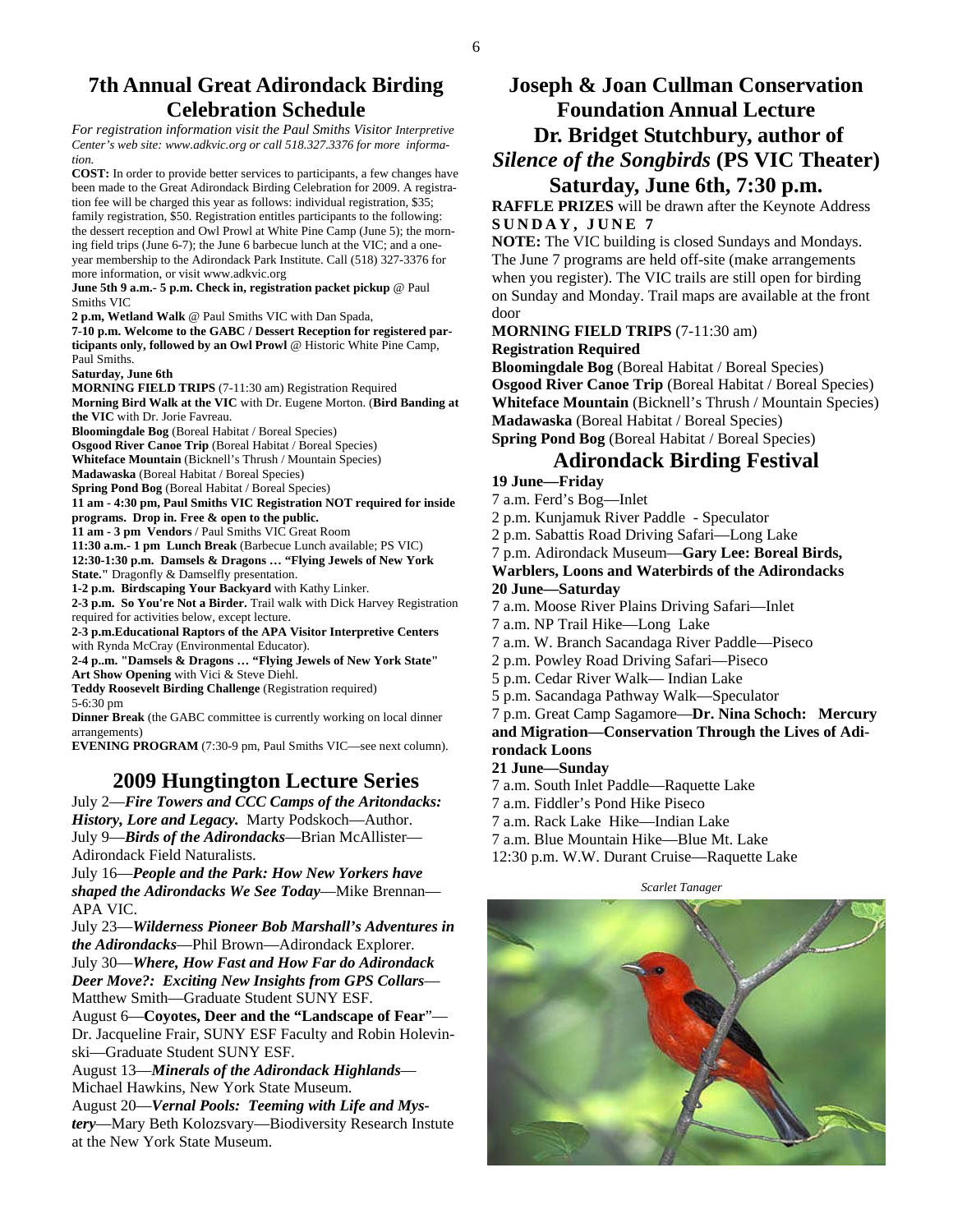### **Thank you Rishes Auto Service For a \$2960.00 Donation**

Rishes Auto Service, a repair and body shop as well as an AAA road service and towing contractor, made a \$2,960.00 donation to NNYA this March. Rishes raised the money during last year's battery roundup, an environmentally friendly event initiated by AAA.

 Rishes collected hundreds of batteries, from individuals and businesses, and returned them to the battery manufacturers for a core credit, which resembles a bottle deposit. Most car batteries get a credit of about \$5.00, and some truck batteries earn as much as \$30.00 when returned. The battery manufacturers then recycle the lead and other materials and responsibly dispose of the non-reusable parts.

 NNYA dedicated \$2,000.00 of this donation to a research project focused on the habitat needs of the goldenwinged warbler, which is currently experiencing one of the most rapid population declines in North America. The St. Lawrence Valley remains a stronghold for the golden-winged in NewYork, and the research, led by Dr. Tom Langen of Clarkson University, will examine the birds preference for habitat along electrical transmission line corridors.

 Dr. Langen's research will help us better understand how habitat management could enhance the survival of this gorgeous songbird

### **NNYA Board of Directors Meeting Saturday , June 6th, 1:00 p.m. Paul Smiths VIC**

NNYA board of directors meetings are open to the entire membership; they are an excellent forum for exchanging ideas about our increasingly dynamic Audubon chapter. The directors seek and greatly appreciate any and all input from chapter members. The meetings have a casual, friendly atmosphere and often produce important decisions about our chapter's activities and direction.

 Contact President Charlotte Demers (cdemers@frontiernet.net) for more information.

**Nominating Committee**

For Board of Directors: Angelina Ross

 *Common yellowthroat* 



#### **Dear NNYA Members**,

Thank you all for responding so generously to our 2009 appeal letter. As you may know, all of the efforts by our members and directors are performed voluntarily and number thousands of hours annually. However the materials, printing and mailing of our publications as well as fees for electronic information require your kind donations.

Thank you again,

Pat Thaxton



*Common Loon* 

### **Like to Watch Loons? Join in the ACLP's Annual Loon Census on Saturday, July 18th from 8-9a.m.**

Help the Adirondack Loon Conservation Program look for loons! Join in the ACLP's Annual Loon Census on Saturday, July 18th, 2009, from 8-9a.m. For more information or to choose a lake to conduct your observations, please contact the ACLP Program Manager at asauer@wcs.org or at 518-891- 8836. To learn more about the ACLP's Annual Loon Census, visit www.adkscience.org/loons.

—*ACLP* 

#### **Poetry Corner Autumn Refrain**

The skreak and skritter of evening gone And grackles gone and sorrows of the sun, The sorrows of sun, too, gone . . . the moon and moon, The yellow moon of words about the nightingale In measureless measures, not a bird for me But the name of a bird and the name of a nameless air I have never—shall never hear. And yet beneath The stillness of everything gone, and being still, Being and sitting still, something resides, Some skreaking and skrittering residuum, And grates these evasions of the nightingale Though I have never—shall never hear that bird. And the stillness is in the key, all of it is, The stillness is all in the key of that desolate sound

**—Wallace Stevens**